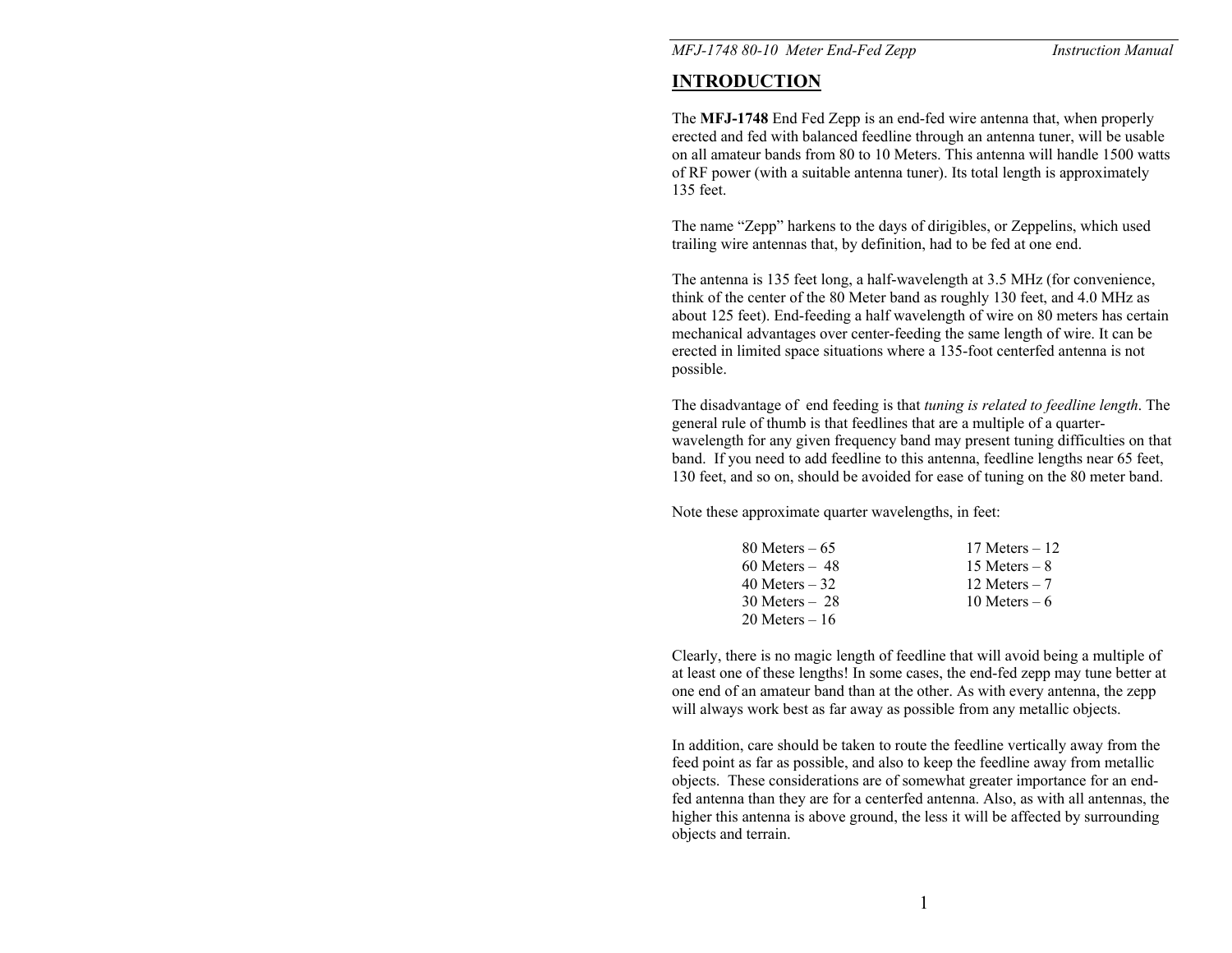### *MFJ-1748 80-10 Meter End-Fed Zepp Instruction Manual*

With a suitable antenna tuner, this antenna can be used on 160 Meters, by tying the two sides of the feedline together *at the tuner*, and feeding the system as a long wire.

Some may find it strange that in this antenna one side of the feedline is connected to nothing at the antenna end. This antenna works because, while the impedance at that point (where the feedline stops in dead air) is *infinitely* high, the impedance at the other feed point is *very* high, especially at the design frequency, in this case 80 Meters. So, the feedline is reasonably "balanced," since it sees a "high" impedance on both sides at the antenna feedpoint.

When the antenna is used at frequencies higher than the design frequency, in some cases the feedline will become somewhat less balanced, resulting in radiation from the feedline (RF in the shack).

A detailed discussion of antennas of this type can be found in *ANTENNAS From the Ground Up*, by L.B. Cebik, W4RNL, published by MFJ Enterprises, and also in the *ARRL Antenna Book*.

## **Assembly**

This antenna comes assembled and ready to install using rope(s) for attaching to support structures. The length of the antenna wire provided is 135 feet. Operators interested exclusively in operation above 3.750 MHz may obtain slightly smoother tuning by shortening the antenna. However, it is best to first erect the antenna with the full length of wire provided, experiment with tuning, then decide whether or not to prune it.

### **Installation**

The best location for this antenna is as high and far away as possible from utility wires, other antennas, and other structures. It is impossible to find a perfect location, so the best compromise must be accepted. In order to perform textbook-fashion the antenna must be installed as a *horizontal antenna,* as level as possible.

Suspend the antenna with at least a 50-pound working load nylon rope or equivalent strength weather resistant non-metallic rope. Never use wire or wire core rope to support the ends of any antenna. Attach the rope to the end insulators through the empty holes. The antenna should be at least 35 feet above ground to give acceptable performance and as high as possible for the best overall performance. The feedline should drop vertically from the horizontal section of the antenna as far as is practical.